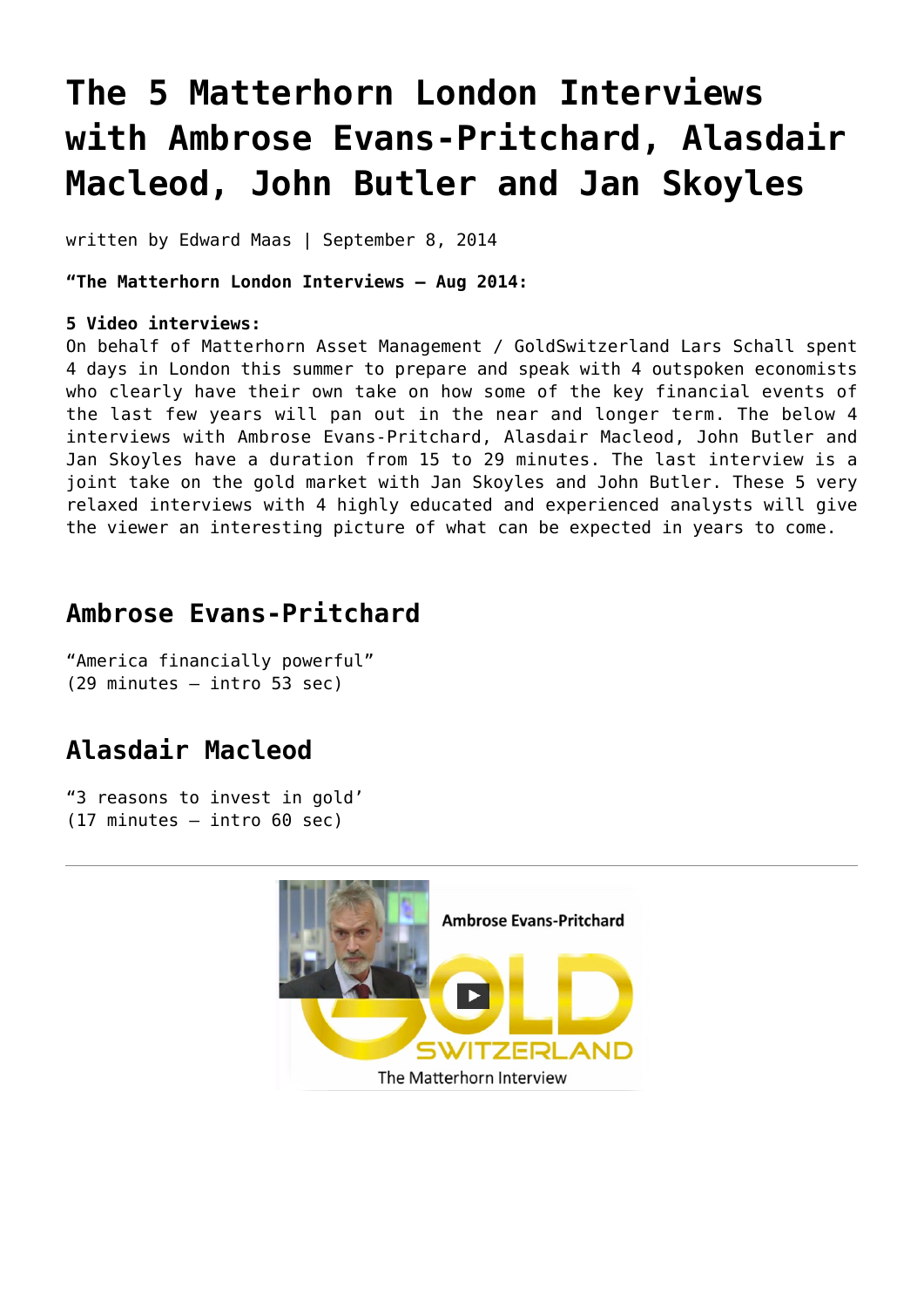

#### **John Butler**

"Exceptional and interesting times" (19 minutes – intro 45 sec)

## **Jan Skoyles**

"There is asset inflation" (14 minutes – intro 40 sec)



## **John Butler & Jan Skoyles**

"Weak hands in Gold shaken out" (6 minutes – intro 15 sec)